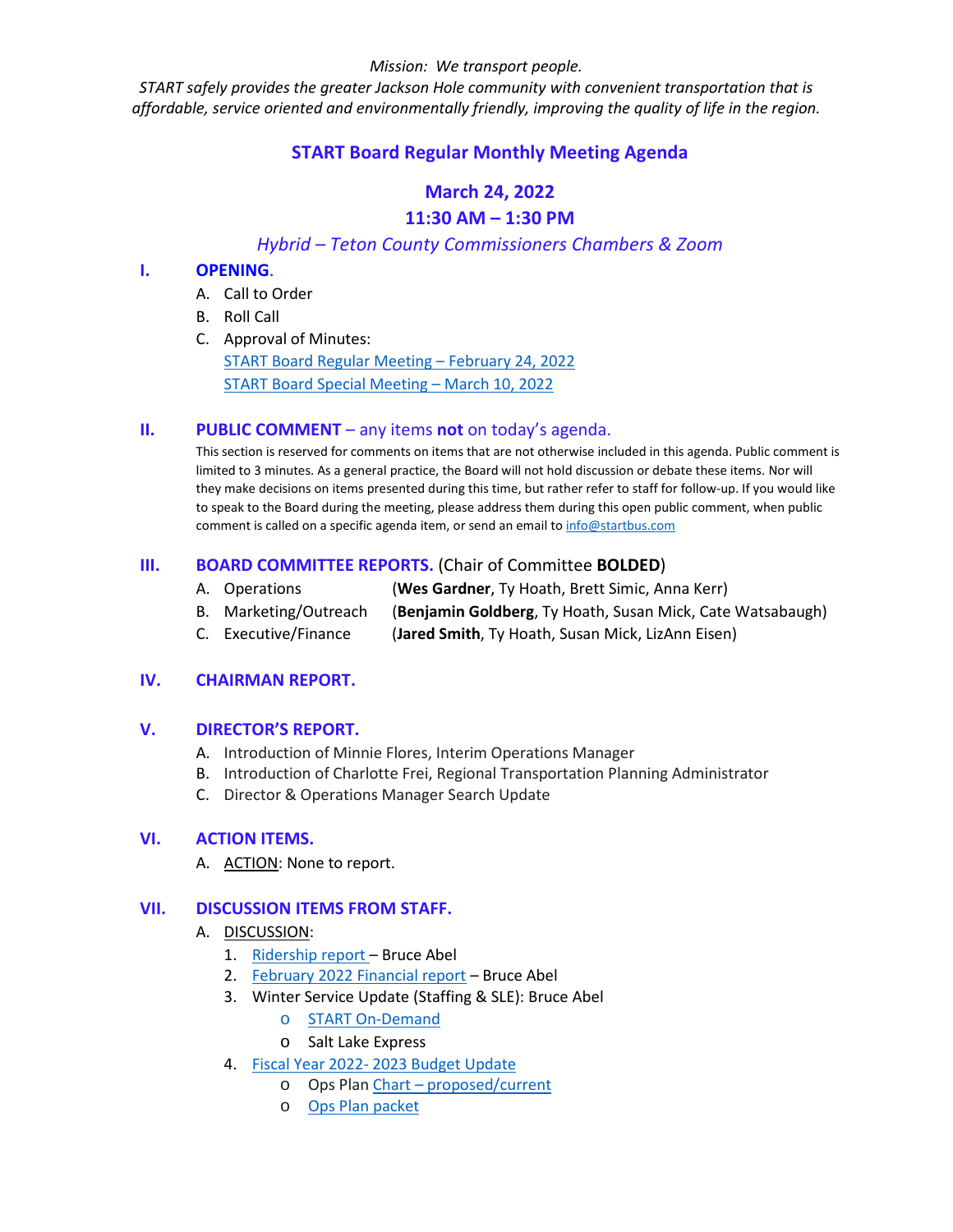#### *Mission: We transport people.*

*START safely provides the greater Jackson Hole community with convenient transportation that is affordable, service oriented and environmentally friendly, improving the quality of life in the region.*

- o [Capital improvement plan \(CIP\)](https://www.jacksonwy.gov/DocumentCenter/View/5763/START-Capital-request-FY2022-2023)
- 5. [South town service update](https://www.jacksonwy.gov/DocumentCenter/View/5775/South-Towns)
- 6. SPET [\(Special Purpose Excise Tax\)](https://www.jacksonwy.gov/DocumentCenter/View/5774/SPET-timeline) [Update](https://www.jacksonwy.gov/DocumentCenter/View/5774/SPET-timeline)
- 7. TVA/JHMR update
- 8. [ITS RFP Update](https://www.jacksonwy.gov/DocumentCenter/View/5793/START-ITS-RFP_-Selection-Committee-Calendar_April2022)
- 9. Bus Procurement Update
- 10. [Advertising Policy Current Rates](https://www.jacksonwy.gov/DocumentCenter/View/5776/Advertising-Policy-Current-Rates)
- 11. Mask Update: TSA Extends face mask requirements on public transportation vehicles through April 18, 2022.
- 12. Notice of funding availability in NOFA
	- i. WYDOT 5311 Due April 15, 2022
	- ii. Lo/No [Due May](https://www.jacksonwy.gov/DocumentCenter/View/5763/START-Capital-request-FY2022-2023) 31, 2022
- 13. Time of Board Meetings
- 14. JIM Retreat update

## **VIII. DISCUSSION ITEMS FROM BOARD LIAISONS.**

- A. County Liaison: Luther Probst
- B. Town Liaison: Arne Jorgensen
- C. Teton Valley Liaison: Doug Self
- D. Star Valley Liaison: Vacant

## **IX. DISCUSSION ITEMS FROM BOARD.**

- A. OLD BUSINESS:
	- 1. TVA Agreement
	- 2. JHMR Agreement
	- 3. [FY 2022-2023 START Board Priorities Matrix](https://www.jacksonwy.gov/DocumentCenter/View/5668/START-Board-FY-2022-2023-Priorities-Matrix)
- B. NEW BUSINESS:

## **X. EXECUTIVE SESSION.**

If needed (only matters related to real estate, personnel, or litigation)

## **XI. TIME AND PLACE FOR NEXT MEETING.**

Thursday, April 28th, 2022, 11:30 – 1:30PM, Hybrid – Teton County Chambers & Zoom

**XII. ADJOURNMENT.**